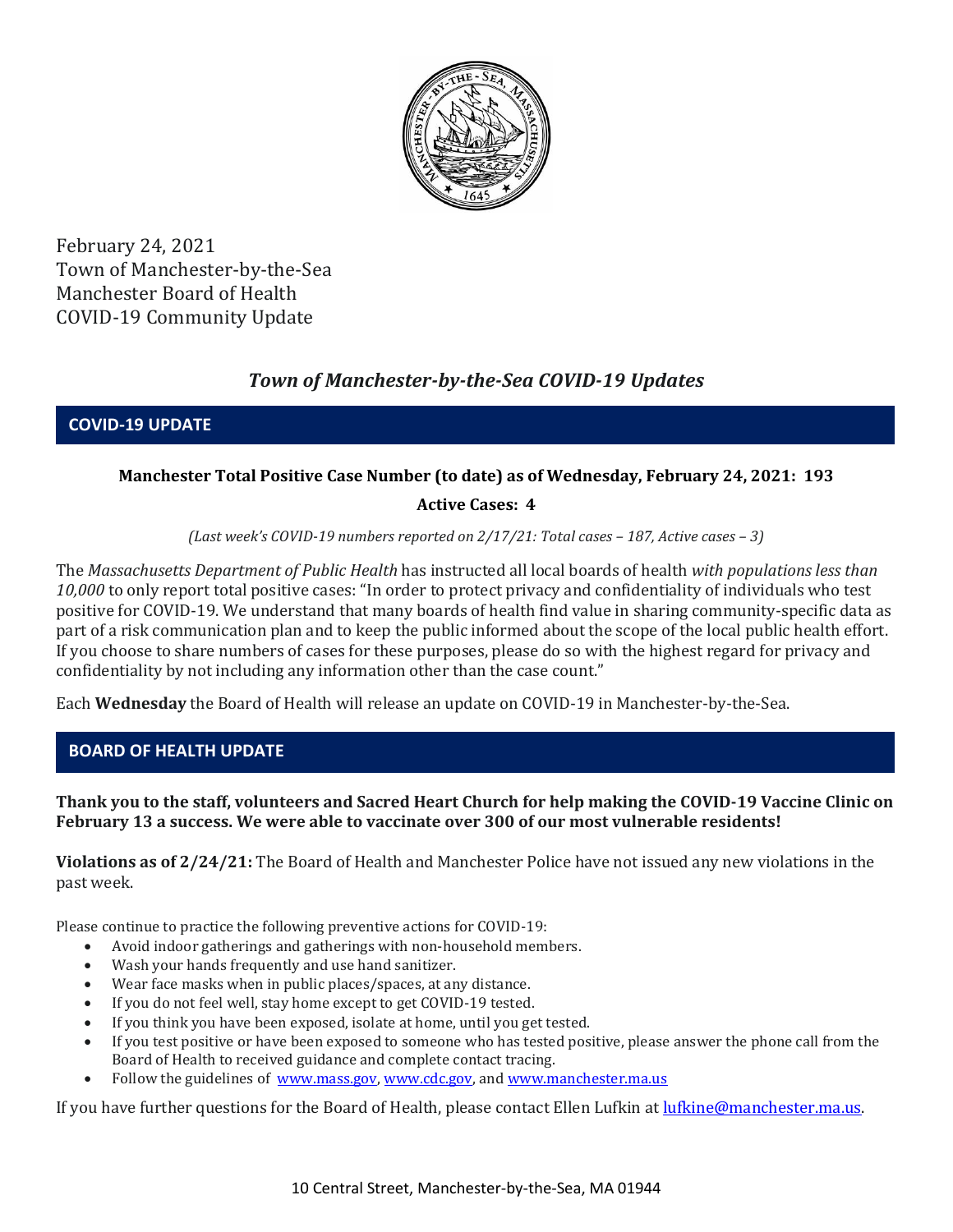

#### **NEW MANCHESTER-BY-THE-SEA COMMUNITY UPDATES**

- *NEW!* **COVID-19 Vaccine Status:** Residents 65+, residents and staff of affordable senior housing, and people with 2+ medical conditions will be eligible to receive the COVID-19 vaccine in MA. Appointments are required. Click on the following link to learn more and to book an appointment at a mass vaccination site: [COVID Vaccine Phases](https://www.mass.gov/info-details/massachusetts-covid-19-vaccination-phases) Supply is limited, appointments may take longer to secure.
- *NEW!* **Manchester Second Dose Vaccine Clinic for Residents 75+:** The follow-up clinic for the second dose of vaccine will be on **March 6 at Sacred Heart Parish Hall**. Please arrive at the same time as your first dose and bring your vaccine card, ID and insurance cards. *Only those who received a vaccine on February 13 are eligible to return on March 6.* We will NOT be administering any new vaccines (first doses) on March 6. Please contact the Board of Health office with any questions.
- *NEW!* **40B Workshop**: The next meeting to discuss the 40B project proposal will take place on Thursday, March 4 at 6:30 p.m. Meeting details, past recording and important information can be found [here.](http://manchester.ma.us/729/40B)
- *NEW!* **Excise Tax:** Excise tax bills have been mailed and are due on Monday, March 15. Please contact the Tax Collectors Office at 978-526-2030 with any questions.
- *NEW!* **Police Chief Office Hours:** Police Chief Fitzgerald will resume monthly office hours on Thursday, March 4 from 4 PM to 6 PM at Seaside One. The MBTS community is invited to stop by and say hello.
- *NEW!* **Nomination Papers:** Get involved in our community and run for local office! Nomination papers are available to be mailed. Please contact the Town Clerks office at 978-526-2040 or townclerk@manchester.ma.us. to make a request[. 2021 Local Election](http://manchester.ma.us/503/Town-Meetings-and-Elections)

#### **Find a vaccination site:** [MA COVID-19 Vaccine Locations](https://www.mass.gov/info-details/covid-19-vaccination-locations)

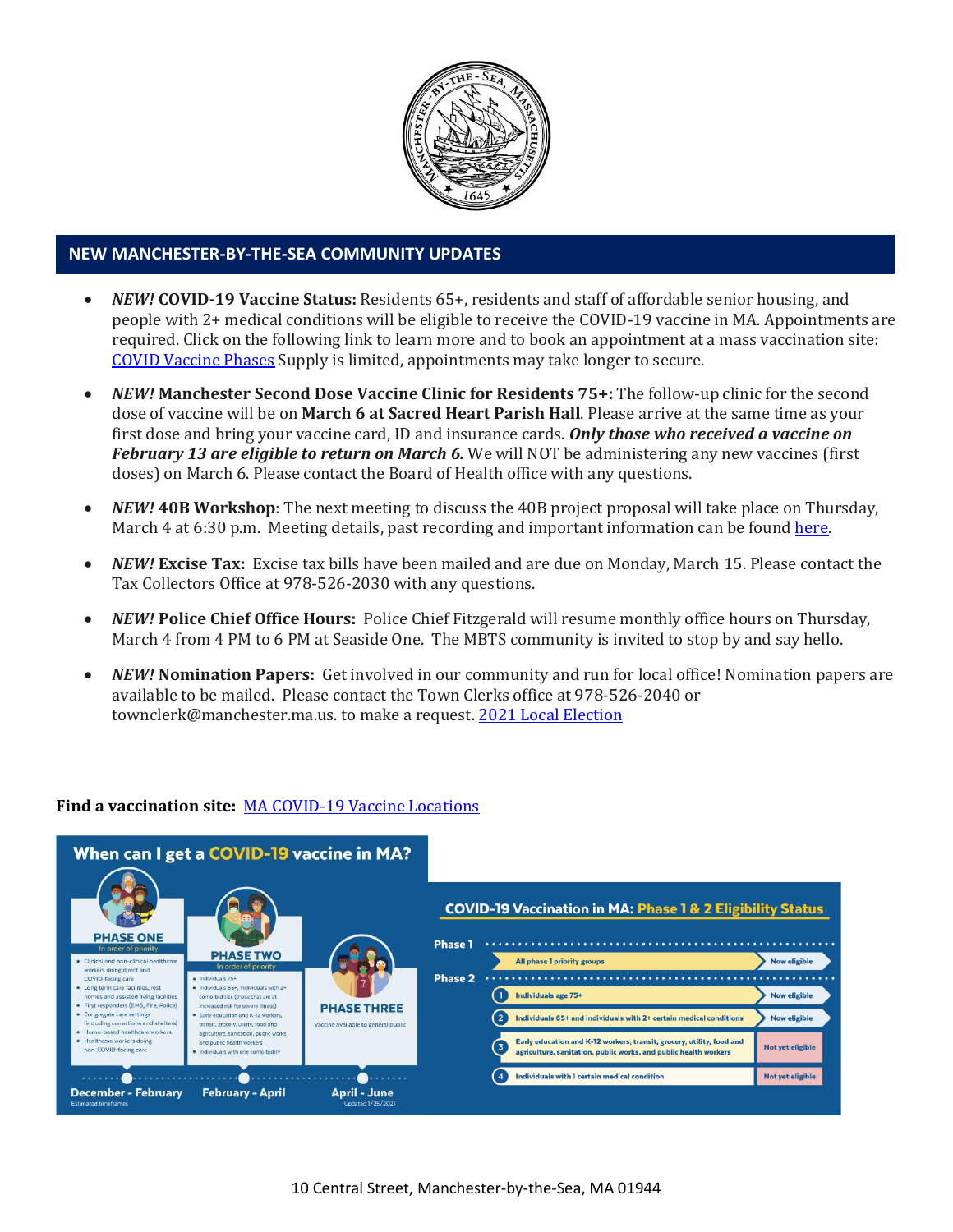

## **MANCHESTER-BY-THE-SEA COMMUNITY UPDATES (Continued)**

- COVID-19 Testing: [COVID-19 Testing Site Locator,](https://memamaps.maps.arcgis.com/apps/webappviewer/index.html?id=eba3f0395451430b9f631cb095febf13) [Stop the Spread Sites,](https://www.mass.gov/info-details/stop-the-spread) [COVID-19 Dashboard](https://www.mass.gov/info-details/covid-19-response-reporting#covid-19-interactive-data-dashboard-)
- Eligibility for 2+ Comorbidities: Clic[k here](https://www.mass.gov/info-details/covid-19-vaccinations-for-individuals-with-certain-medical-conditions) to find out what conditions are eligible in the next phase of vaccine distribution.
- Eligibility for 75+ Caregivers*:* One caregiver per each 75+ attendee may attend the MA mass vaccination clinics only. Pre-registration is required. [MA Companion Information](http://manchester.ma.us/DocumentCenter/View/3674/COVID19-Vaccine-75-plus-Companion-Information-2102021)
- Capacity Changes in MA Businesses: Effective February 8, restaurants and businesses can increase capacity to 40%.
- Volunteer with MA Medical Reserve Corps: Thank you to the residents who have contacted the Town to generously offer volunteer services in the effort to fight COVID-19. The MA Medical Reserve Corp is looking for volunteers at the local level, both medical and non-medical. Clic[k here](https://l.facebook.com/l.php?u=https%3A%2F%2Fwww.mamedicalreservecorps.org%2Fcovid19%3Ffbclid%3DIwAR1O_7U70XMSPe_kbb689S7zAJbCTYavpqNhIz9Ce2s-encj1Mlz3fOmjYI&h=AT3a2b6zxupFiw2RA_9kLVFDLZwmtblukw3wwe3pvVN6YWtLrkwxEyW8Z8S97uuzXDiNt1x4DYp7DeOoXm1U98GjBQQufV4R5eC5sYpFoqMi6iMDgiQu2THu_d0XoA0BnNUMg336NM-KtUxjtQ&__tn__=-UK-R&c%5b0%5d=AT2anP_ULhxU-U55t7AxrMiNTXfNIJnoicfzRyKEGzk_70Dtxb6ttNSKpwftDkeovmenW9ksjPEmhjSrMDjZ_NEMD2Upi_WEREnPIZBLU-8cgapV1WMi5HvUjS0InF_0K4aE4PXV6bei0V79lnY9jSo89LgXHVCMF9u0-PYa4j6cBMOzl7xPt7oB2_WGVQ8cDciW8b9U) to register.
- Beach Stickers: 2021 Beach Stickers are on sale online or via mail. Please clic[k here](http://manchester.ma.us/252/Beach-Resident-Parking-Stickers) for complete details and instructions. 2020 Parking Stickers are valid through May 31, 2021. *New rule for 2021! Stickers must be placed inside the front, driver side windshield in the upper left-hand corner.*
- Facts about the COVID-19 Vaccine: [Vaccine Distribution Details](http://ma-manchesterbythesea.civicplus.com/DocumentCenter/View/3629/StopCOVID19_Need-to-Know_Final_English) [Vaccine FAQ](https://www.mass.gov/info-details/covid-19-vaccine-frequently-asked-questions)
- COVID-19 Vaccination Questions: You can e-mail questions to [COVID-19-Vaccine-Plan-MA@mass.gov](file:///C:/Users/marlettat/Desktop/Public%20Relations/2021/COVID-19-Vaccine-Plan-MA@mass.gov)
- Travel Guidance for Arriving in MA: [MA Arrival Travel Order.](https://www.mass.gov/guidance/guidance-for-travelers-arriving-in-the-commonwealth-of-massachusetts) Complaints should be directed to [DPH.COVID.Complaints@mass.gov](mailto:DPH.COVID.Complaints@mass.gov)
- Gathering Size Reminder: The current gathering order allows up to 10 indoors and 25 outdoors. MA [Gathering Order](http://manchester.ma.us/DocumentCenter/View/3611/StopCOVID19-LargeGathering-Updated-2020-12-26_English)
- Singing Beach Reminder: A mask is required, *at ALL times*, when visiting Singing Beach in accordance with the MA Face Covering Order. Please do not gather in large groups. Each person is limited to a maximum of two dogs.
- MA Quarantine Instructions: The state has updated the quarantine guidelines. If you have been instructed to quarantine, please adhere to the following rules: **Quarantine Instructions**
- MA Rolls Back to Phase 3 Step 1: The new restrictions took effect on December 13. Please read the following guidance: [MA Phase 3 Step 1](https://www.mass.gov/news/baker-polito-administration-announces-statewide-rollback-to-phase-three-step-one-additional)
- Town Hall is Closed to the Public: Town Hall will be closed to the public until further notice. Staff will be available during normal business hours via appointment, phone or email. [Staff Directory](http://manchester.ma.us/directory.aspx)
- Allen's Pharmacy COVID-19 Testing Site: Allen's Pharmacy is operating a COVID-19 PCR testing site. Appointments are required and can be scheduled [here.](https://schedule.veritasgenetics.com/) Information on Veritas PCR Testing can be found [here.](https://www.veritasgenetics.com/covid-molecular/)